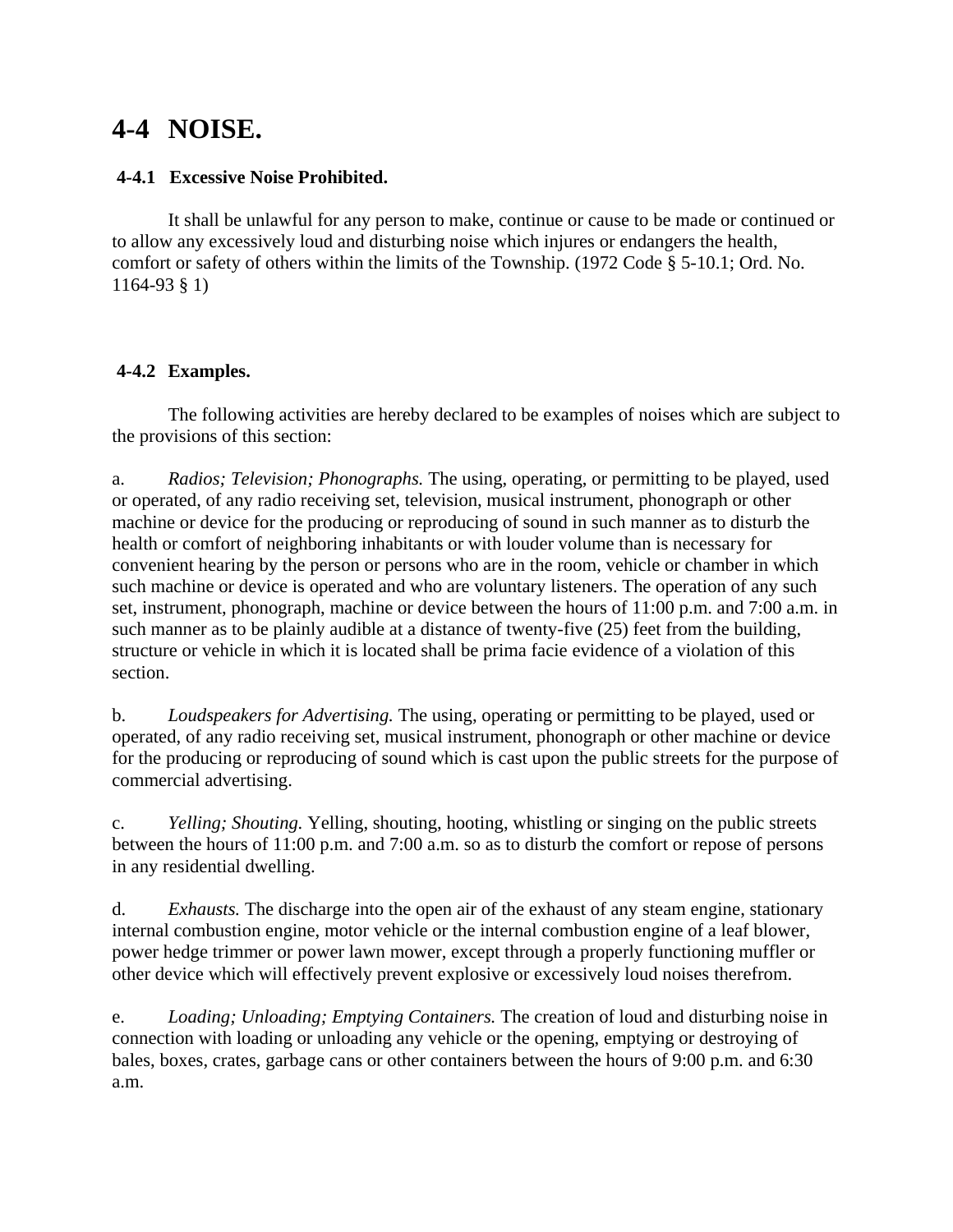f. *Construction; Repair; Maintenance.* Unless otherwise allowed for herein excavation, demolition, construction, repair or alteration work ("construction activities") shall only be permitted at the site of any residential or commercial property or on any vacant land other than between the hours of 7:30 a.m. and 7:00 p.m. from Monday through Friday or between the hours of 8:00 a.m. and 7:00 p.m. on Saturday. In addition, no heavy equipment related to construction activities shall be permitted to arrive at or depart from any residential or commercial property or any vacant land prior to 7:30 a.m. or after 7:00 p.m. Monday through Friday and prior to 8:00 a.m. or after 5:00 p.m. on Saturdays and prior to 9:00 a.m. or after 5:00 p.m. on Sundays. Further, no persons, other than security personnel, are permitted to be at the site of any residential or commercial property or on any vacant land during the hours when delivery, removal or operation of heavy equipment is prohibited. Notwithstanding the foregoing, the owner or occupant of a single-, two- or three-family residential dwelling (but expressly excluding (i) the construction of a new residence or a development; or (ii) construction, repairs and/or alterations which require a new certificate of occupancy) can engage in construction, repairs and/or alterations to their residence on Sundays between 9:00 a.m. and 6:00 p.m.

In addition, no person shall operate pile driver, steam shovel, bulldozer or other earth moving machinery, pneumatic hammer, hammer, derrick, steam or electric hoist or similar machinery and equipment at any residential or commercial property or any vacant land except between the hours of 7:30 a.m. and 7:00 p.m. Monday through Friday or between the hours of 8:00 a.m. and 7:00 p.m. on Saturday.

Moreover, no person shall operate a leaf blower, chain saw, power saw, power hedge trimmer or power lawn mower except in accordance with the following schedule for hours and days of use:

1. On weekdays between 7:30 a.m. and 7:00 p.m.;

2. On Saturdays between 8:00 a.m. and 5:00 p.m., except that when used by an occupant or owner of the premises between 8:00 a.m. and 7:00 p.m.;

3. On Sundays between 9:00 a.m. and 5:00 p.m., except that when used by an occupant or owner of the premises between 9:00 a.m. and 6:00 p.m.

g. The provisions of Ordinance 2156-07 shall apply in full force and effect.

**Editor's Note:** Ordinance No. 2156-07, Idling of Diesel and Gasoline Powered Motor Vehicles, is codified as Section 4-36 of these Revised General Ordinances.

h. Notwithstanding the provisions herein, any emergency repair may occur which is required for the health, safety or habitability of the property as may be determined by the Construction Official.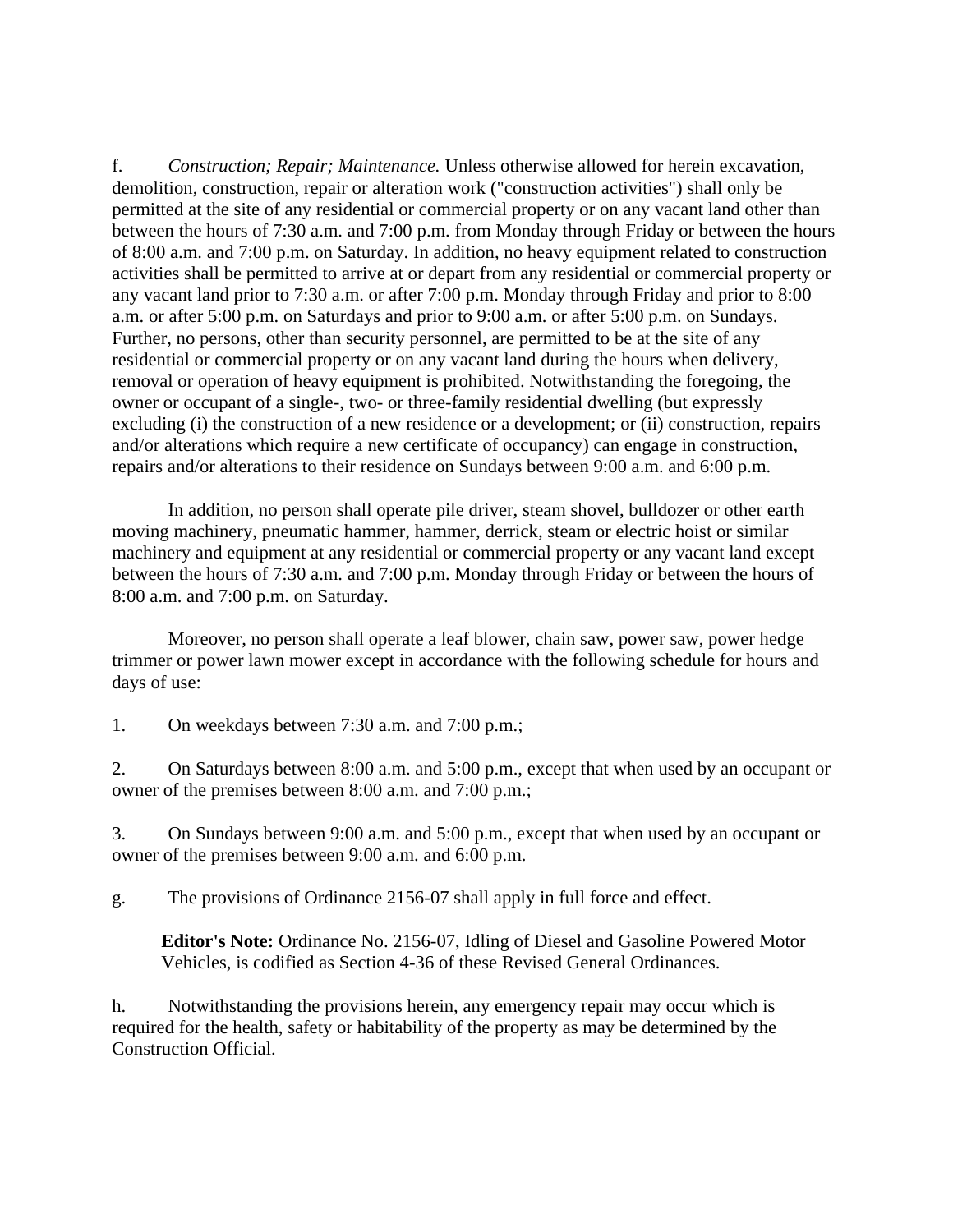i. *Noise Near Schools, Courts, Churches or Hospitals.* The creation of any excessive noise on any street adjacent to any school, institution of learning, church, court or hospital, while such institution is in use and which interferes with the working of the institution or which disturbs or unduly annoys patients in the hospital provided that conspicuous signs are displayed in such streets indicating that the same is a quiet area because of the presence of a school, church, court or hospital.

j. *Air-Conditioning or Air-Cooling Units.* The operation and use of any air-conditioning or air-cooling units or apparatus, including all noise continuous enough to be measured by a sound level meter, devices or appurtenances, but not limited to air-conditioning and air-cooling units, fans, blowers, and compressors, pool filters, machinery noise from industry, during the hours between 11:00 p.m. and 7:30 a.m., creating an audible noise which annoys or disturbs the quiet, comfort or repose of persons in any dwelling, hotel, apartment house or other type of residence located within a R-1, R-2, R-3, R-4, R-5, R-6, R-G or R-M Zone as defined in Chapter XXV, Land Use Regulations, shall be deemed to be a nuisance and unlawful. Audible noise shall mean a noise intensity of over forty (40) decibels measured by a noise intensity measuring meter in the center of the room or place wherein the annoyance exists. The sound level meter shall conform to the applicable standard of the American Standard Institution, Incorporation, New York, New York.

k. *Unreasonable Noise.* Any excessive or unusually loud sound which either annoys, disturbs, injures or endangers the comfort, repose, health, peace or safety of a reasonable person of normal sensitivities.

(1972 Code § 5-10.2; Ord. No. 1164-93 § 1; Ord. No. 1766-01 §§ 1, 2; Ord. No. 2157-07 § II; Ord. No. 2483-16)

## **4-4.3 Exceptions.**

The provisions of this section shall not apply to:

a. Snow blowers or other snow removing equipment.

b. Any work or activity conducted by a public utility or governmental entity which is in the interest of the public health, safety or welfare.

c. Any work of an emergency nature.

(Ord. No. 1164-93 § 2)